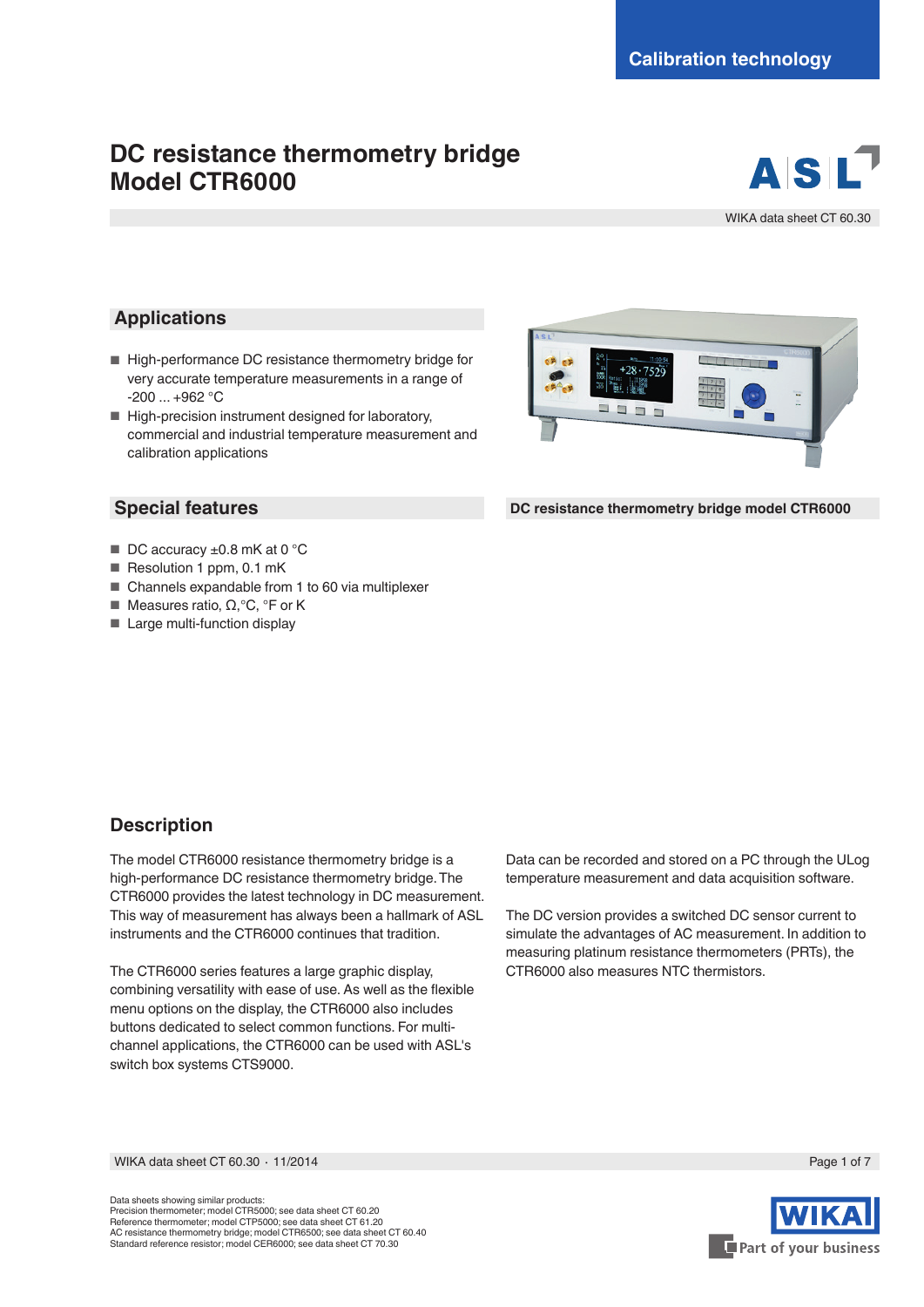| <b>Specifications</b>                 | <b>Model CTR6000</b>                                                                                                                                                                                    |  |
|---------------------------------------|---------------------------------------------------------------------------------------------------------------------------------------------------------------------------------------------------------|--|
| Input channels                        | 2 on the main device (one platinum resistance thermometer (PRT) or thermistor + one reference<br>resistor)<br>60 over multiplexer CTS9000                                                               |  |
| Input connections                     | $4 \times BNC +$ shield (front panel)                                                                                                                                                                   |  |
| Data entry format                     | ITS 90 and CVD for calibrated probes; or EN 60751 for uncalibrated probes<br>Steinhart and Hart for NTC thermistors                                                                                     |  |
| <b>Measuring ranges</b>               |                                                                                                                                                                                                         |  |
| Sense current                         | 10 μA, 20 μA, 100 μA, 200 μA, 1 mA, 2 mA, 10 mA                                                                                                                                                         |  |
| Sense current mulitpliers             | $0.5$ and $\sqrt{2}$                                                                                                                                                                                    |  |
| Temperature range                     | -200  +962 °C, depending on thermometer probe                                                                                                                                                           |  |
| Resistance range                      | $0500 k\Omega$                                                                                                                                                                                          |  |
| <b>Internal resistors</b>             |                                                                                                                                                                                                         |  |
| Values                                | 25 Ω, 100 Ω, 10 kΩ, 100 kΩ                                                                                                                                                                              |  |
| Thermal stability                     | $\pm 0.1$ ppm/ $\mathrm{^{\circ}C}$                                                                                                                                                                     |  |
| Accuracy                              | ±0.01 % (uncalibrated)                                                                                                                                                                                  |  |
| <b>Accuracy</b>                       |                                                                                                                                                                                                         |  |
| PRT <sub>1</sub>                      | ±3 ppm full range (ratio)<br>$\pm 3$ ppm of reading or 0.0003 $\Omega$ whichever greater (resistance)<br>±0.8 mK at 0 °C, ±3 mK full range (temperature)                                                |  |
| Thermistor                            | 0  10 kΩ±10 ppm of reading or 0.01 Ω (whichever value is greater)<br>$1050$ kΩ<br>$±20$ ppm of reading<br>±40 ppm of reading<br>$50100 \text{ k}\Omega$<br>$100500$ k $\Omega$<br>$±100$ ppm of reading |  |
| <b>Display</b>                        |                                                                                                                                                                                                         |  |
| Screen                                | large graphic VFD display screen                                                                                                                                                                        |  |
| Units                                 | ratio, ${}^{\circ}C$ , ${}^{\circ}F$ , K or $\Omega$                                                                                                                                                    |  |
| Resolution                            | $0.1$ mK                                                                                                                                                                                                |  |
| <b>Functions</b>                      |                                                                                                                                                                                                         |  |
| Real-time clock                       | integrated clock with date                                                                                                                                                                              |  |
| <b>Voltage supply</b>                 |                                                                                                                                                                                                         |  |
| Power supply                          | AC 90  264 V, 47  63 Hz; universal rear input on rear panel                                                                                                                                             |  |
| Power consumption                     | max. 95 VA                                                                                                                                                                                              |  |
| <b>Permissible ambient conditions</b> |                                                                                                                                                                                                         |  |
| Operating temperature                 | 15  25 °C                                                                                                                                                                                               |  |
| Storage temperature                   | $-20+50$ °C                                                                                                                                                                                             |  |
| Communication                         |                                                                                                                                                                                                         |  |
| Interface                             | USB, RS-232 or IEEE                                                                                                                                                                                     |  |
| Case                                  |                                                                                                                                                                                                         |  |
| <b>Dimensions</b>                     | 455 x 150 x 450 mm (W x H x D)                                                                                                                                                                          |  |
| Weight                                | 7 kg                                                                                                                                                                                                    |  |
|                                       |                                                                                                                                                                                                         |  |

1) The accuracy in K defines the deviation between the measured value and the reference value. (Only valid for indicating instruments.)

# **CE conformity**

### **CE conformity**

EMC directive 2004/108/EC, EN 61326 emission (group 1, class B) and interference immunity (portable test and measuring equipment)

Approvals and certificates, see website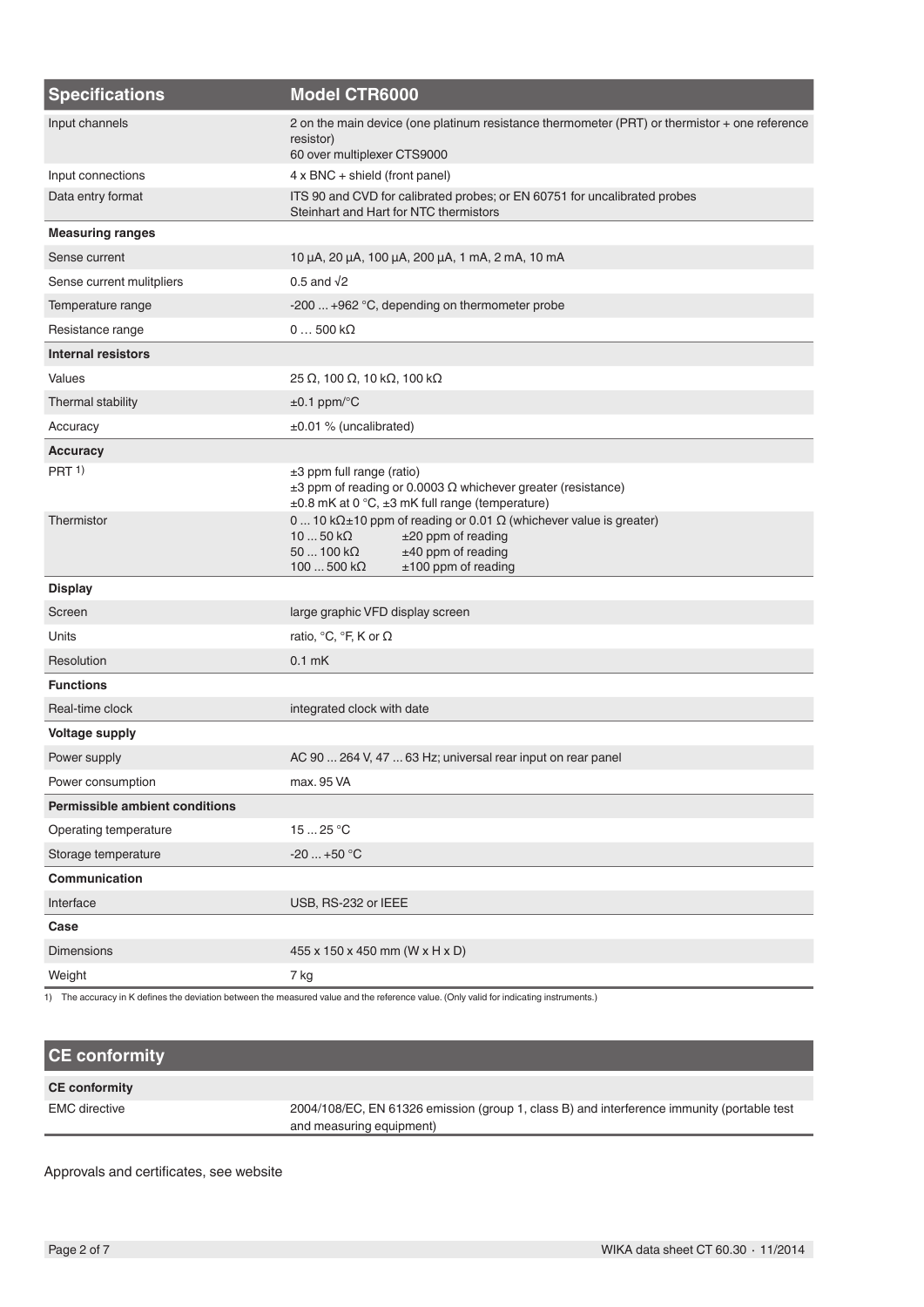## **Recommended temperature probes**



| <b>Model</b> | <b>Dimensions</b>                                                                | Temperature range | Detector length |
|--------------|----------------------------------------------------------------------------------|-------------------|-----------------|
| CTP5000-652  | Pt100, $d = 6$ mm, $l = 450$ mm (without spring strain relief,<br>100 mm handle) | $-70+650$ °C      | 30 mm           |
| CTP5000-651  | Pt100, $d = 7.5$ mm, $l = 450$ mm (125 mm handle)                                | $-189+650$ °C     | 50 mm           |



| <b>THOMA</b> | - - - - - - - - - - - - - - - -       | <b>Competators range Detector rengan</b> |       |
|--------------|---------------------------------------|------------------------------------------|-------|
| CTP5000-T25  | Pt25, $d = 6.5  7.5$ mm, $l = 480$ mm | $-189+660$ °C                            | 45 mm |

### **Input connections**





The BNC input connectors are located to the left of the display. The central connector is used when a screen connection is required. The two right-hand connections are only used when an external reference resistor is selected;

they are not required when one of the internal reference resistors is used. The unknown resistance or probe is connected to the left-hand BNCs.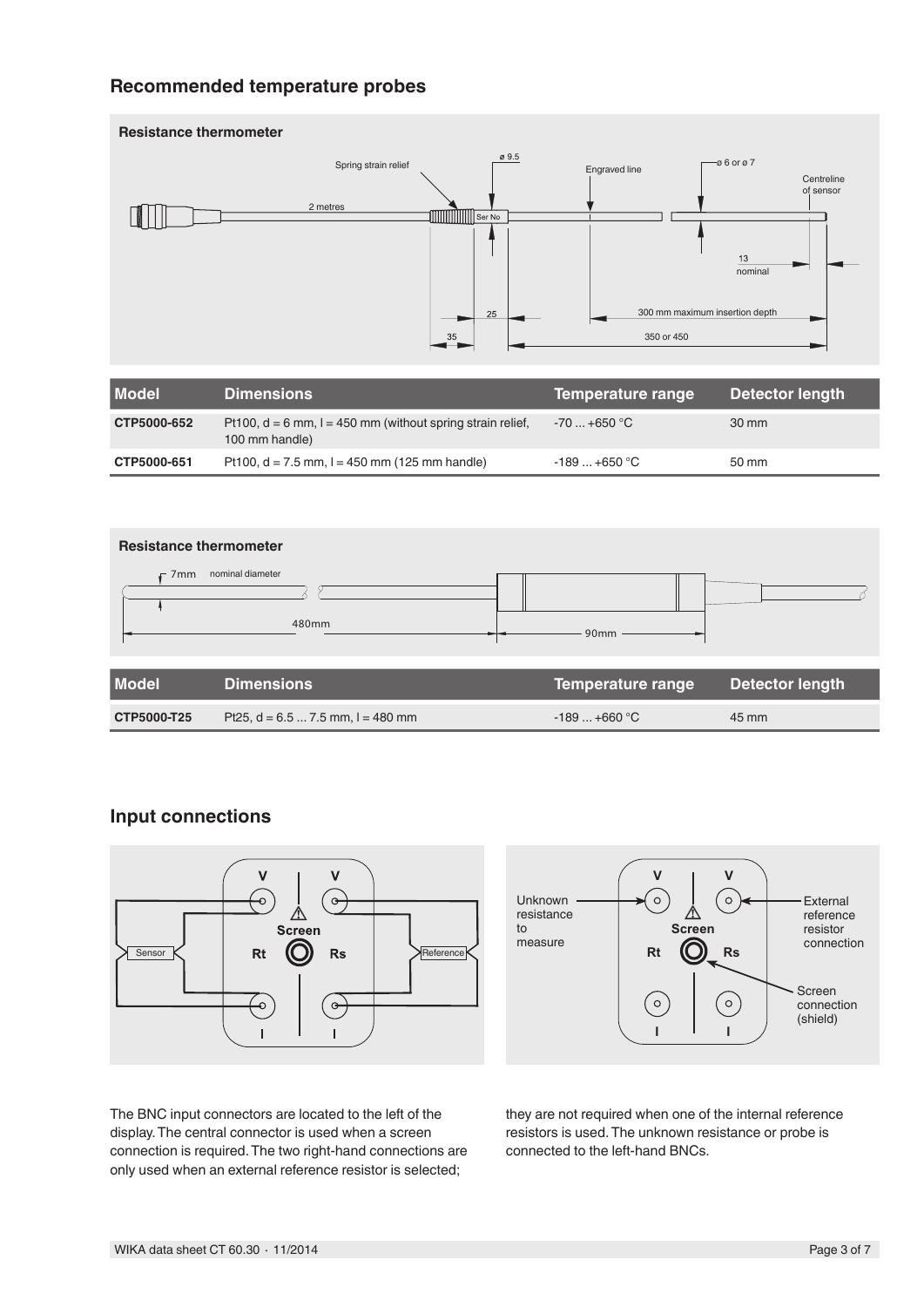## **Features of the precision thermometer**

- Easy to use
- Large graphic VFD display screen
- 4-wire measurement

■ 2 channels as standard with optional up to 60 channels over multiplexer CTS9000



- 1 Reference channel Rs<br>2 VFD display screen
- VFD display screen
- 3 Function keys
- 4 Status LED
- 5 Back key

The two status LEDs to the right are used to indicate that electrical power is applied and to indicate that the bridge is in standby mode (graphical display in low power mode). The four keys under the display are **soft keys** so their function varies with the instrument operating mode

- 6 Navigation keys<br>7 Menu kev
- Menu key
- 8 Numeric keypad
- 9 Four soft keys
- 10 Input channel Rt

(whenever these keys can be used, their current function is displayed above each key).



- 2 Earth connector
- 3 USB or IEEE connector
- 4 Expansion port 1
- 
- 6 Expansion port 2
- 7 Electrical rating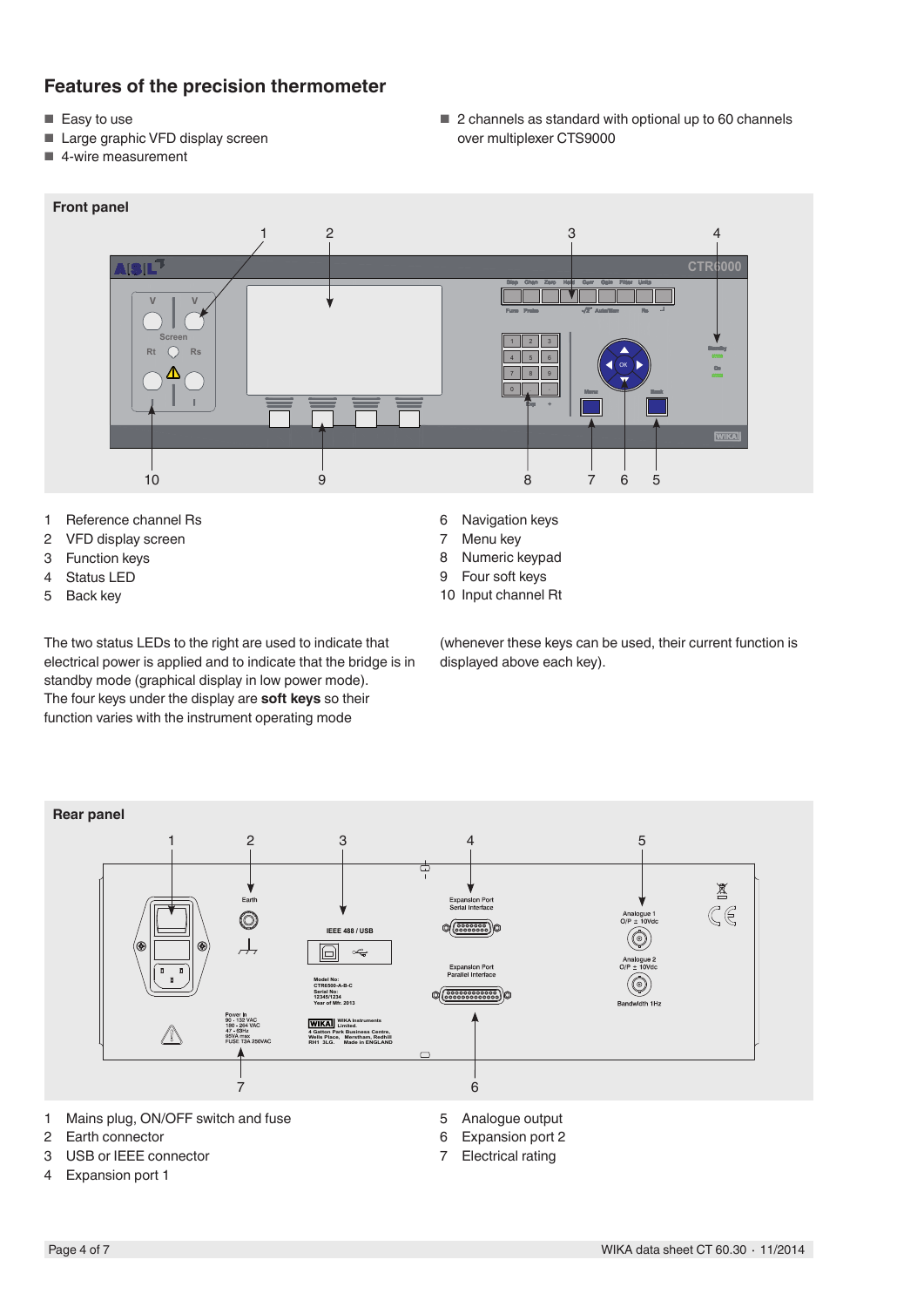## **Operation**

The instrument's keys are grouped by type and consist of nine function keys, a twelve-key numerical keypad, navigation keys and an OK key, four soft keys and separate menu and back keys. The combination of function and soft keys is used to access data and/or functions within the instrument.

The keys are used to select the various menu options and to control the instrument. Generally, no more than one

menu level is required for commonly used settings. A few (infrequently used options) require two or three menu levels.

The functions under the keys are accessed by pressing the right-hand shift key and then the required key (e.g. to access the probe menu press shift and then the chan key).

#### **Function keys**

| <b>Key</b>                 | <b>Description</b>        | <b>Function</b>                                         |
|----------------------------|---------------------------|---------------------------------------------------------|
| <b>Function keys</b>       |                           |                                                         |
| Disp                       | Select display type       | Alternates numerical, graphical, standby display        |
| Chan                       | Select input channel      | Opens and closes the R <sub>s</sub> channel select menu |
| Zero                       | Zero display measurement  | Opens and closes the display zero (null) menu           |
| Hold                       | Hold display measurement  | Starts and stops display (measurement continues)        |
| Curr                       | Select operating current  | Opens and closes the sensor-current menu                |
| Gain                       | Select instrument gain    | Opens and closes the instrument-gain menu               |
| Filter                     | Select filter value       | Opens and closes measurement-bandwidth menu             |
| Units                      | Select display units      | Opens and closes the display-units menu                 |
| Shift key                  | Shift key                 | Selects lower function keys (and, Exp or +)             |
| <b>Function shift keys</b> |                           |                                                         |
| Func                       | Select function menu      | Selects function menu                                   |
| Probe                      | Select probe menu         | Opens and closes probe menu                             |
| $\sqrt{2}$                 | Set current               | Sets root 2 current                                     |
| Auto/Man                   | <b>Reserved turns</b>     | Automatic gain selection ON/OFF                         |
| <b>Rs</b>                  | Select reference resistor | Opens the reference resistor menu                       |
| <b>Menu function keys</b>  |                           |                                                         |
| <b>Back</b>                | Clear data entry/return   | Clears any data entry errors or returns from a menu     |
| Menu                       | Menu selection            | Displays other submenus                                 |
| <b>▲▼◀▶</b>                | Navigation keys           | Used to navigate through the menus                      |
| OK                         | Save entry                | Saves data entry and returns to previous menu           |

The numeric keypad is used to enter numerical values (and may also be used to select submenu options when these are shown on the screen).

#### **Numeric keypad function**

| Key                       | <b>Description</b>   | <b>Function</b>                                    |
|---------------------------|----------------------|----------------------------------------------------|
| <b>Numeric keys</b>       |                      |                                                    |
| 09                        | Numerical data entry | Enters a numerical digit or selects a numeric menu |
|                           | Minus key            | Used during numerical data entry                   |
| $\bullet$                 | Decimal point        | Used during numerical data entry                   |
| <b>Numeric shift keys</b> |                      |                                                    |
| Exp                       | Exponent key         | Used for numerical data entry (with the shift key) |
| $+$                       | Plus key             | Used for numerical data entry (with the shift key) |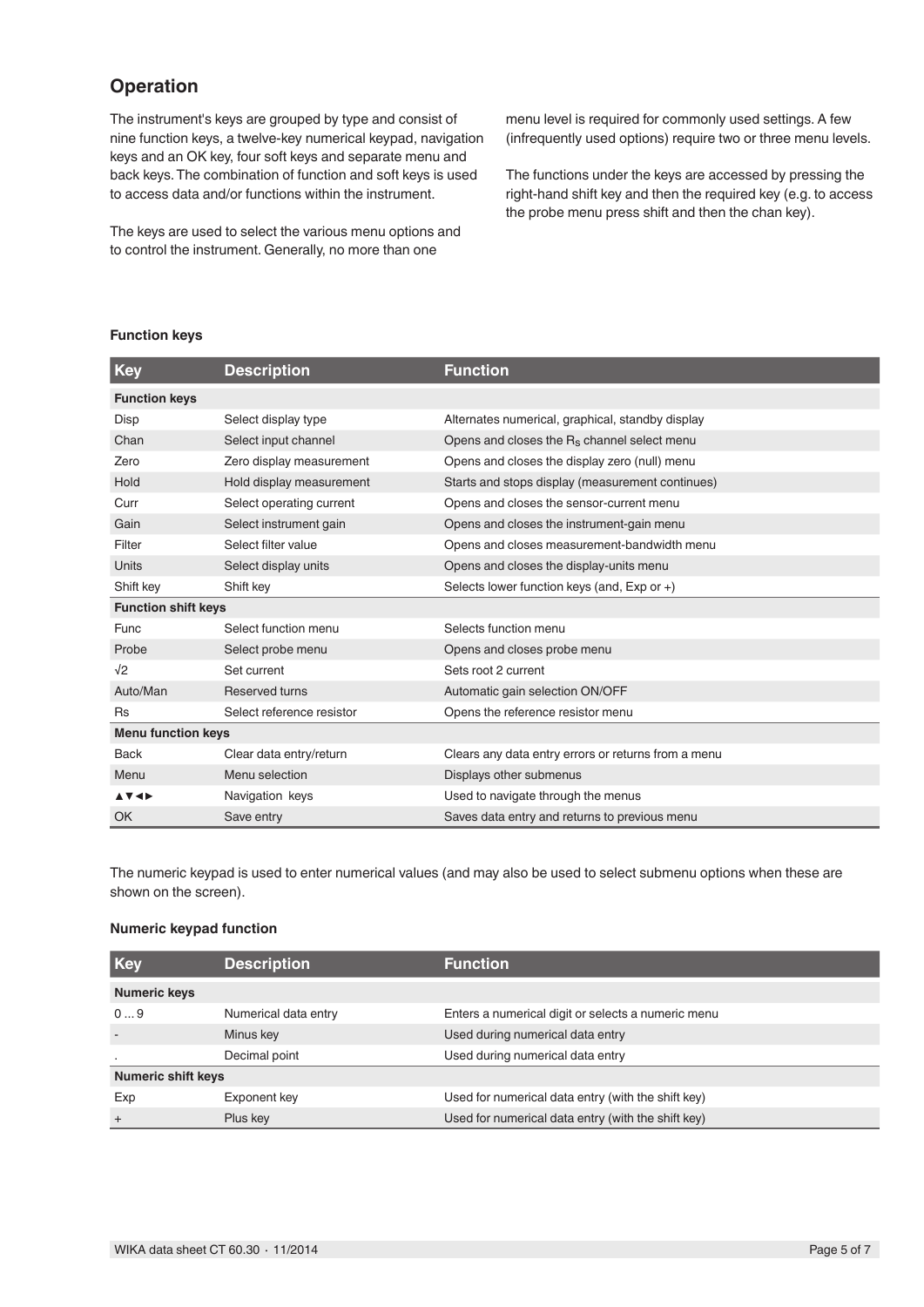## **Model CTS9000 multi-channel systems for thermometry bridges**

ASL's thermometry bridges can be used with up to six 10-channel multiplexers. The multiplexers, available as standalone units or as part of a fully integrated system as shown, can be operated manually or under remote control via the driver. The RS-232-C or IEEE interfaces are optional.

The CTR6000 can be used with either one model CTS9000 multiplexer without a driver or with a driver for multi-channel calibration of up to 60 channels.

The model CTS9000 is a 10-channel multiplexer which provides full 4-wire plus ground switching using high-performance reed relays and has two unique features:



**Model CTS9000 multi-channel systems for thermometry bridges**

#### ■ **Multiplexer standby current**

When in use the temperature of a platinum resistance thermometer (PRT) is increased slightly by the "self-heating effect" of the constant current. This effect may vary by PRT and is therefore determined during calibration. The problem arises if you wish to take a measurement as soon as you select a PRT as probes can take a minute, sometimes more to stabilise once selected.

The solution is to keep the probes always selected with an identical current, standby current, from its own power source. When the PRT is selected for the bridge it is already at "operating temperature" and a precise measurement can be made immediately! Any value up to 10 mA may be factory set, individually for each channel.

#### ■ **Optimised bridge performance**

To optimise bridge performance when using PRT's of different R<sub>0</sub> values, for example 25 Ω and 100 Ω, measurements are made against a reference fixed resistor of matching values.

Up to four channels of the first CTS9000 scanner can be configured to switch reference resistors  $(R_s)$  rather than platinum resistance thermometers so that as thermometers are selected, the correct value of  $R_s$  can also be automatically selected. Usual configurations  $(R_t:R_s)$  are 10:0 (10 platinum

resistance thermometers, 0 reference fixed resistors), 8:2, 7:3 and 6:4.